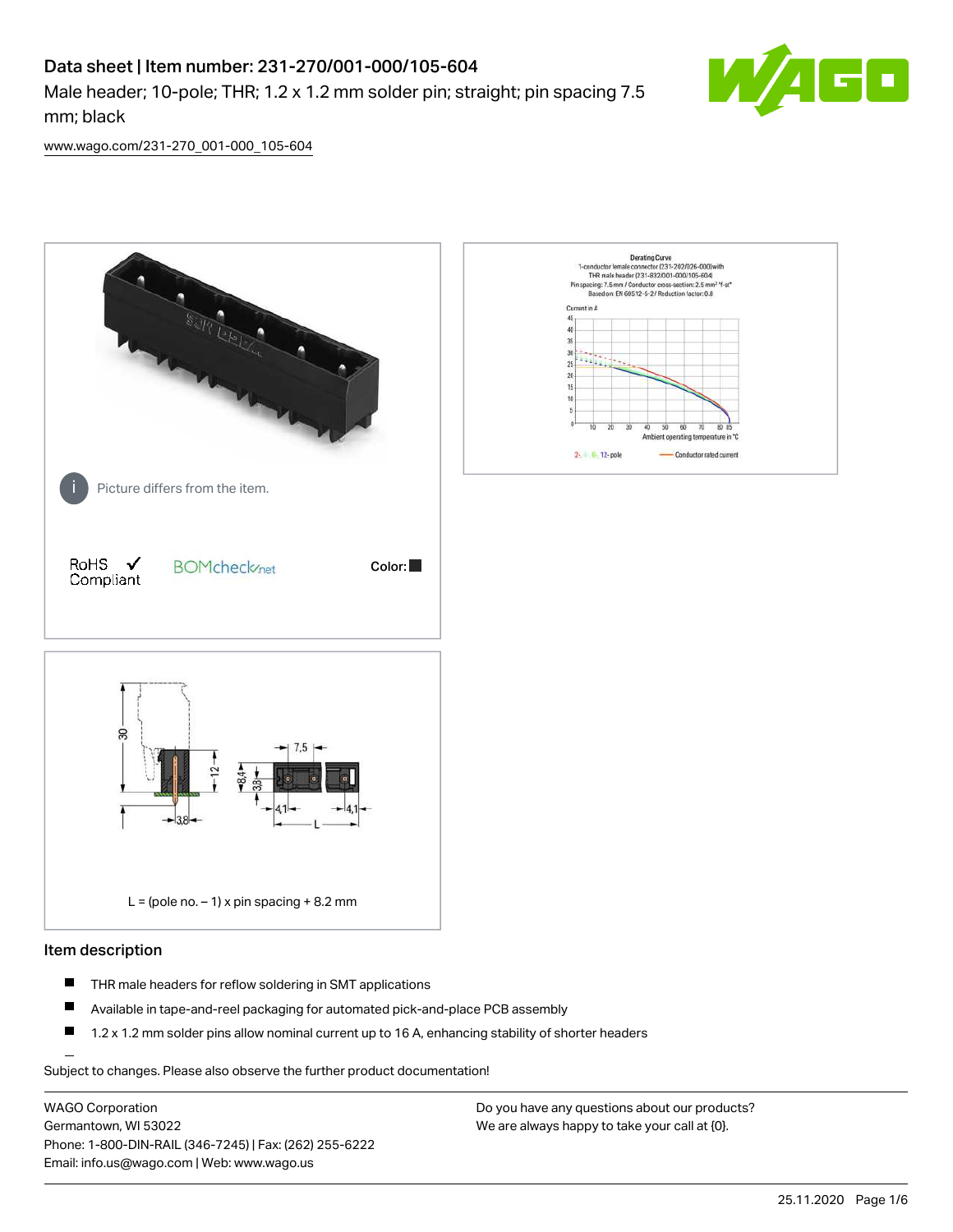

- Also available in bulk packaging for manual placement
- $\blacksquare$ Male headers may be mounted horizontally or vertically
- $\blacksquare$ With coding fingers

#### Safety information 1:

The MCS-MULTI CONNECTION SYSTEM includes connectors without breaking capacity in accordance with DIN EN 61984. When used as intended, these connectors must not be connected/disconnected when live or under load. The circuit design should ensure header pins, which can be touched, are not live when unmated.

# Data Electrical data

### Ratings per IEC/EN 60664-1

| Ratings per                 | IEC/EN 60664-1                                                       |
|-----------------------------|----------------------------------------------------------------------|
| Rated voltage (III / 3)     | 500 V                                                                |
| Rated surge voltage (III/3) | 6 <sub>kV</sub>                                                      |
| Rated voltage (III/2)       | 630 V                                                                |
| Rated surge voltage (III/2) | 6 <sub>kV</sub>                                                      |
| Nominal voltage (II/2)      | 1000V                                                                |
| Rated surge voltage (II/2)  | 6 <sub>k</sub> V                                                     |
| Rated current               | 16A                                                                  |
| Legend (ratings)            | (III / 2) $\triangleq$ Overvoltage category III / Pollution degree 2 |

### Ratings per UL 1059

| Approvals per                  | UL 1059 |
|--------------------------------|---------|
| Rated voltage UL (Use Group B) | 300 V   |
| Rated current UL (Use Group B) | 10 A    |
| Rated voltage UL (Use Group D) | 300 V   |
| Rated current UL (Use Group D) | 10 A    |

# Ratings per UL 1977

| Rated voltage UL 1977 | 600 V         |
|-----------------------|---------------|
| Rated current UL 1977 | $\sim$ $\sim$ |

# Ratings per CSA

| Approvals per                   | ົ |
|---------------------------------|---|
| Rated voltage CSA (Use Group B) |   |

Subject to changes. Please also observe the further product documentation!

| <b>WAGO Corporation</b>                                | Do you have any questions about our products? |
|--------------------------------------------------------|-----------------------------------------------|
| Germantown, WI 53022                                   | We are always happy to take your call at {0}. |
| Phone: 1-800-DIN-RAIL (346-7245)   Fax: (262) 255-6222 |                                               |
| Email: info.us@wago.com   Web: www.wago.us             |                                               |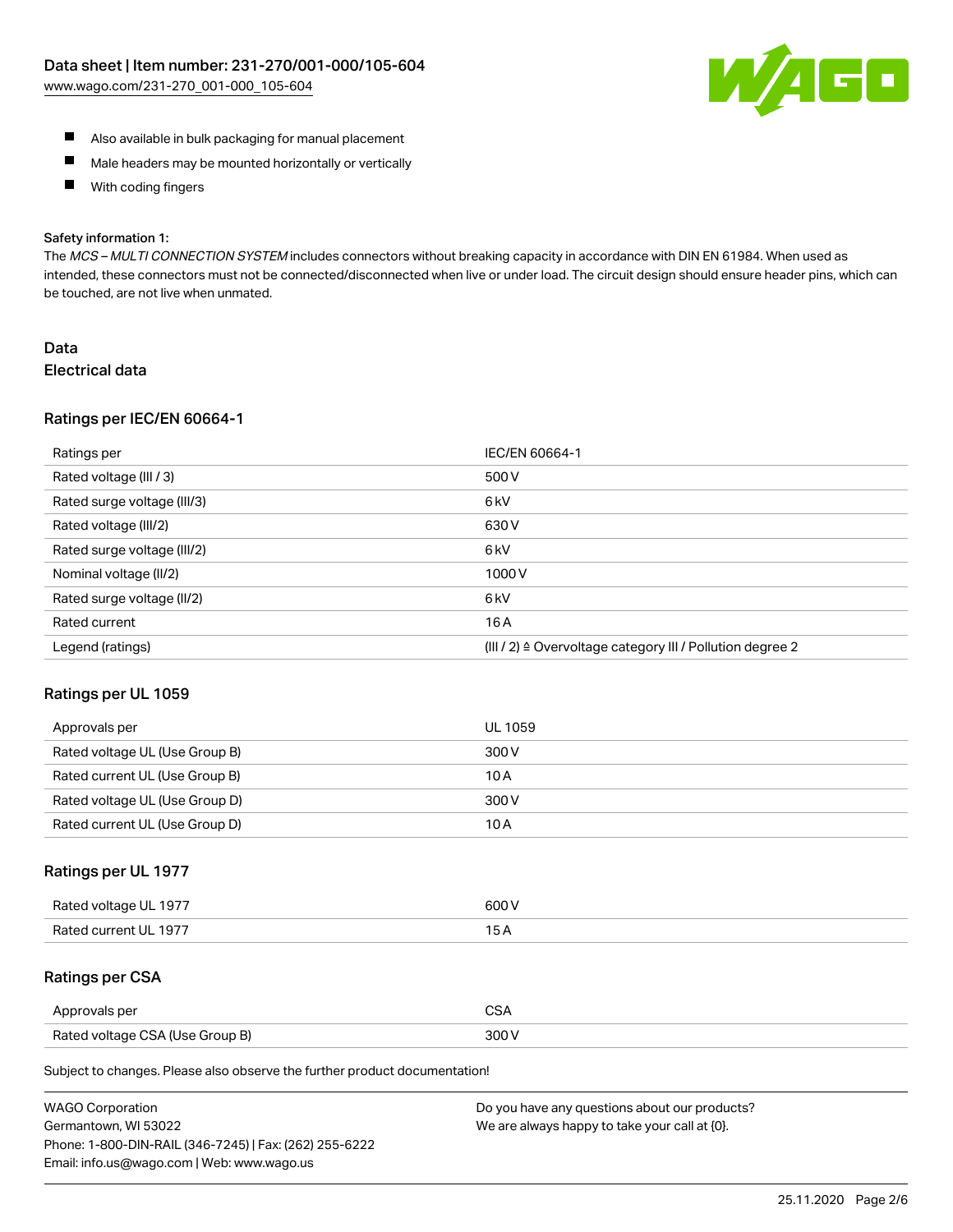[www.wago.com/231-270\\_001-000\\_105-604](http://www.wago.com/231-270_001-000_105-604)



| Rated current CSA (Use Group B) | 10 A  |
|---------------------------------|-------|
| Rated voltage CSA (Use Group D) | 300 V |
| Rated current CSA (Use Group D) | 10 A  |

# Connection data

| Pole No.                   | 10 |
|----------------------------|----|
| Total number of potentials | 10 |
| Number of connection types |    |
| Number of levels           |    |

# Physical data

| Pin spacing                        | 7.5 mm / 0.295 inch      |
|------------------------------------|--------------------------|
| Width                              | 75.5 mm / 2.972 inch     |
| Height                             | 14.4 mm / 0.567 inch     |
| Height from the surface            | 12 mm / 0.472 inch       |
| Depth                              | 8.4 mm / 0.331 inch      |
| Solder pin length                  | $2.4 \text{ mm}$         |
| Solder pin dimensions              | $1.2 \times 1.2$ mm      |
| Plated through-hole diameter (THR) | 1 7 <sup>(+0.1)</sup> mm |

# Plug-in connection

| Contact type (pluggable connector) | Male connector/plug |
|------------------------------------|---------------------|
| Connector (connection type)        | for PCB             |
| Mismating protection               | No                  |
| Mating direction to the PCB        | 90°                 |

# PCB contact

| PCB contact                         | THR                                      |
|-------------------------------------|------------------------------------------|
| Solder pin arrangement              | over the entire male connector (in-line) |
| Number of solder pins per potential |                                          |

### Material Data

| Color                       | black                    |
|-----------------------------|--------------------------|
| Material group              |                          |
| Insulation material         | Polyphthalamide (PPA GF) |
| Flammability class per UL94 | VO                       |

Subject to changes. Please also observe the further product documentation!

| <b>WAGO Corporation</b>                                | Do you have any questions about our products? |
|--------------------------------------------------------|-----------------------------------------------|
| Germantown, WI 53022                                   | We are always happy to take your call at {0}. |
| Phone: 1-800-DIN-RAIL (346-7245)   Fax: (262) 255-6222 |                                               |
| Email: info.us@wago.com   Web: www.wago.us             |                                               |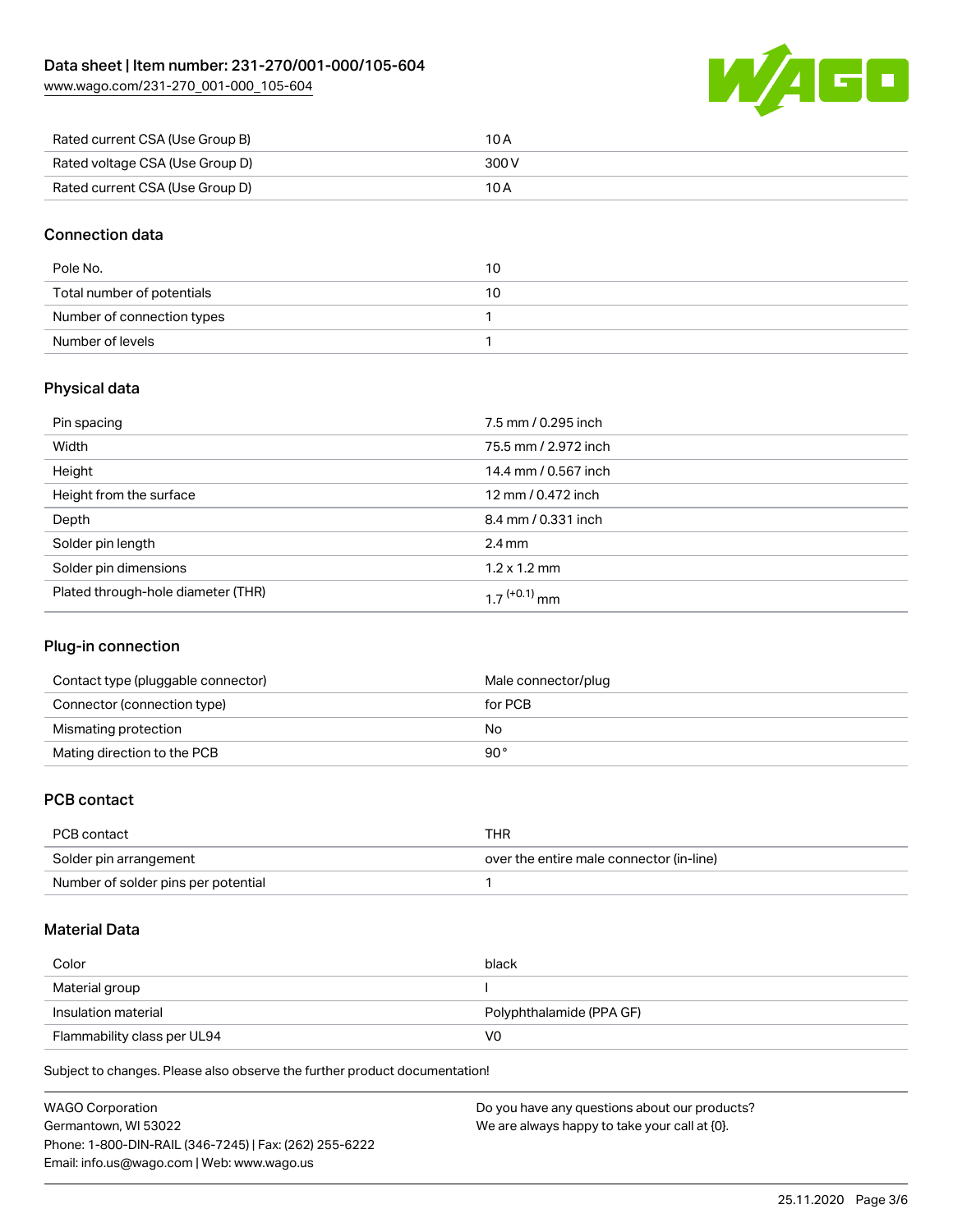

| Contact material | Electrolytic copper (E <sub>Cu</sub> ) |
|------------------|----------------------------------------|
| Contact plating  | tin-plated                             |
| Fire load        | 0.094 MJ                               |
| Weight           | 4.1 g                                  |
|                  |                                        |

# Environmental Requirements

| Limit temperature range | ⊥+100 °ົ<br>-60 |
|-------------------------|-----------------|
|-------------------------|-----------------|

# Commercial data

| Product Group         | 3 (Multi Conn. System) |
|-----------------------|------------------------|
| Packaging type        | <b>BOX</b>             |
| Country of origin     | PL                     |
| <b>GTIN</b>           | 4045454901080          |
| Customs tariff number | 85366990990            |

# Approvals / Certificates

### Country specific Approvals

| Logo       | Approval                                            | <b>Additional Approval Text</b> | Certificate<br>name |
|------------|-----------------------------------------------------|---------------------------------|---------------------|
|            | CB<br><b>DEKRA Certification B.V.</b>               | IEC 61984                       | NL-39756            |
|            | <b>CSA</b><br><b>DEKRA Certification B.V.</b>       | C <sub>22.2</sub>               | 1466354             |
| EMA<br>FUR | <b>KEMA/KEUR</b><br><b>DEKRA Certification B.V.</b> | EN 61984                        | 2190761.01          |

#### UL-Approvals

| Logo                  | Approval                             | <b>Additional Approval Text</b> | Certificate<br>name |
|-----------------------|--------------------------------------|---------------------------------|---------------------|
| $\boldsymbol{\theta}$ | UR<br>Underwriters Laboratories Inc. | <b>UL 1059</b>                  | E45172              |
|                       | UR<br>Underwriters Laboratories Inc. | <b>UL 1977</b>                  | 20150318-<br>E45171 |

Subject to changes. Please also observe the further product documentation!

| <b>WAGO Corporation</b>                                | Do you have any questions about our products? |
|--------------------------------------------------------|-----------------------------------------------|
| Germantown, WI 53022                                   | We are always happy to take your call at {0}. |
| Phone: 1-800-DIN-RAIL (346-7245)   Fax: (262) 255-6222 |                                               |
| Email: info.us@wago.com   Web: www.wago.us             |                                               |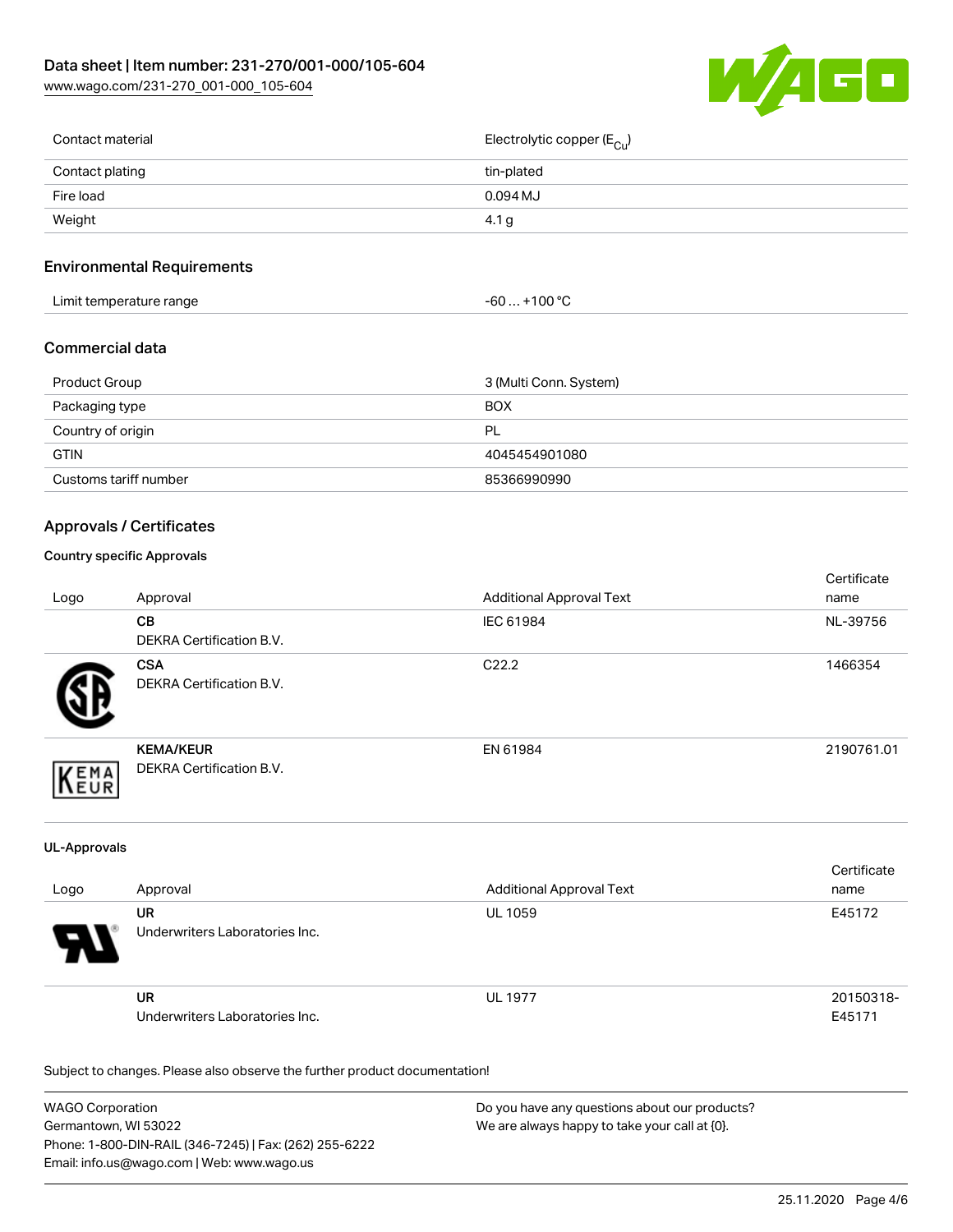



#### Counterpart **College**

Item no.231-210/026-000 Female plug; 10-pole; 12 AWG max; pin spacing 7.5 mm; 1 conductor per pole; gray [www.wago.com/231-210/026-000](https://www.wago.com/231-210/026-000)

# Compatible products

# Coding

|                               | Item no.: 231-130                                               |             |                      |                      |  |
|-------------------------------|-----------------------------------------------------------------|-------------|----------------------|----------------------|--|
|                               | Coding key; snap-on type; light gray                            |             | www.wago.com/231-130 |                      |  |
|                               | Item no.: 231-500                                               |             |                      |                      |  |
|                               | Spacer; for formation of groups; light gray                     |             |                      | www.wago.com/231-500 |  |
| Marking accessories           |                                                                 |             |                      |                      |  |
|                               | Item no.: 210-833                                               |             | www.wago.com/210-833 |                      |  |
|                               | Marking strips; on reel; 6 mm wide; plain; Self-adhesive; white |             |                      |                      |  |
|                               | Item no.: 210-834                                               |             |                      |                      |  |
|                               | Marking strips; on reel; 5 mm wide; plain; Self-adhesive; white |             | www.wago.com/210-834 |                      |  |
| <b>Documentation</b>          |                                                                 |             |                      |                      |  |
| <b>Additional Information</b> |                                                                 |             |                      |                      |  |
| <b>Technical explanations</b> |                                                                 | Apr 3, 2019 | pdf                  | Download             |  |
|                               |                                                                 |             | 3.6 MB               |                      |  |
| <b>CAD files</b>              |                                                                 |             |                      |                      |  |
| CAD data                      |                                                                 |             |                      |                      |  |
|                               | 2D/3D Models 231-270/001-000/105-604                            |             | URL                  | Download             |  |
|                               |                                                                 |             |                      |                      |  |

# Installation Notes

#### Coding

Subject to changes. Please also observe the further product documentation!

WAGO Corporation Germantown, WI 53022 Phone: 1-800-DIN-RAIL (346-7245) | Fax: (262) 255-6222 Email: info.us@wago.com | Web: www.wago.us

Do you have any questions about our products? We are always happy to take your call at {0}.